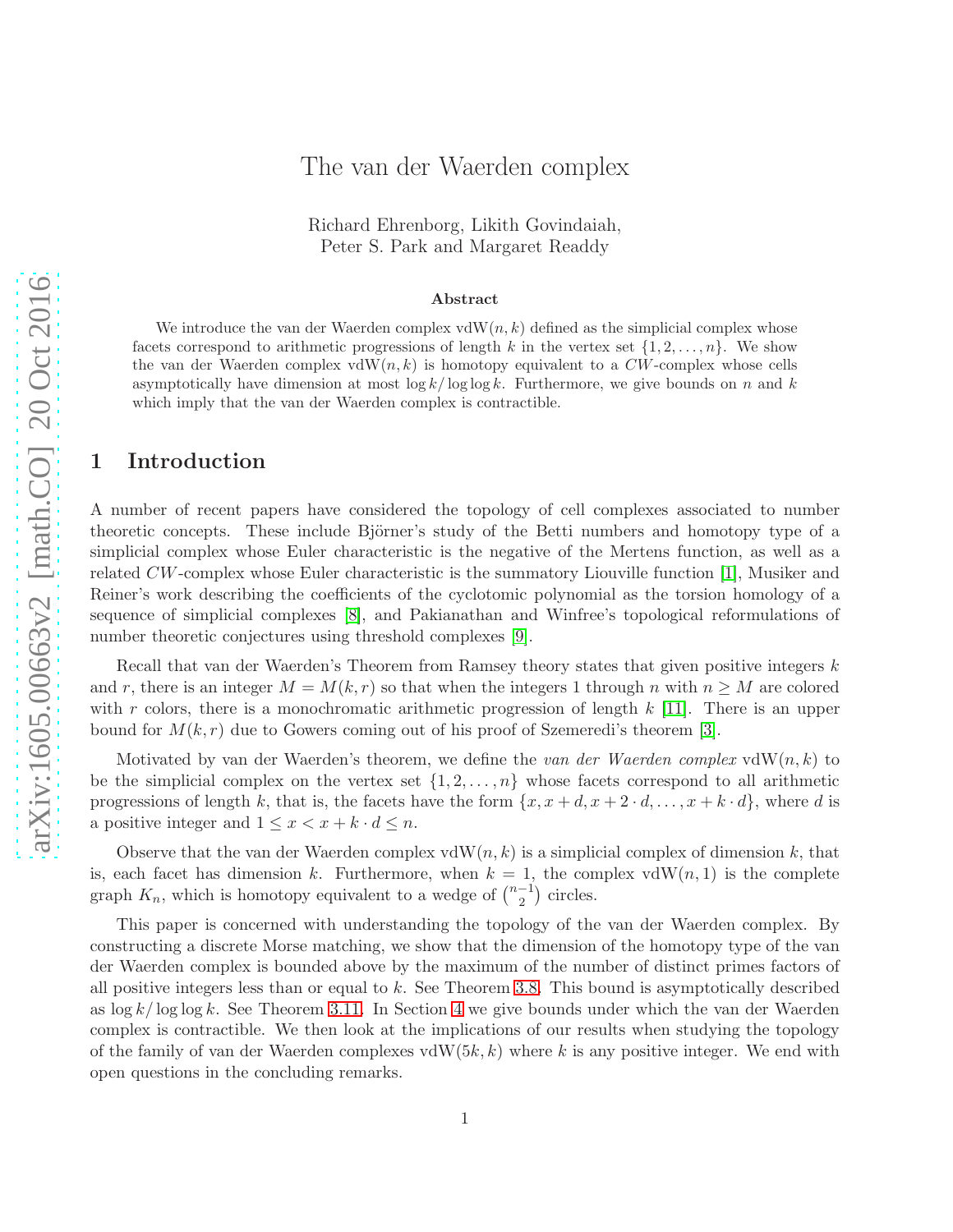#### 2 Preliminaries

Let P be the set of positive integers. Let  $[n]$  denote the set  $\{1, 2, \ldots, n\}$  and  $[i, j]$  denote the interval  $\{i, i+1, \ldots, j\}.$ 

Definition 2.1. *The* van der Waerden complex vdW(n, k) *is the simplicial complex on the vertex set* [n] *whose facets correspond to all arithmetic progressions of length* k *in* [n]*, that is, the facets have the form*

$$
\{x, x+d, x+2 \cdot d, \dots, x+k \cdot d\},\
$$

*where d is a positive integer and*  $1 \leq x < x + k \cdot d \leq n$ *.* 

We remark that the van der Waerden complex is not monotone in the variable  $k$ . For instance, the set  $\{1,4,7\}$  is a facet in vdW(7,2), but is not a face of vdW(7,3).

Let P be a finite partially ordered set (poset) with partial order relation  $\prec$ . For further information on posets, see [\[10,](#page-11-5) Chapter 3]. A *matching* M on P is a collection of disjoint pairs of elements of P such that  $x \prec y$  for each pair  $(x, y) \in M$ . Given a matching M, we define the two partial functions u and d on P as  $u(x) = y$  and  $d(y) = x$  when  $(x, y) \in M$ .

Definition 2.2. *A matching* M *on a poset* P *is* a discrete Morse matching *if there do not exist elements*  $x_1, x_2, \ldots, x_j$  *such that* 

$$
x_1 \prec u(x_1) \succ x_2 \prec u(x_2) \succ \cdots \succ x_j \prec u(x_j) \succ x_1.
$$

One can describe this definition in more concrete terms. In the Hasse diagram of the poset  $P$ , direct all of the edges upward except for those in the matching  $M$ . These are directed downward. The matching  $M$  is a discrete Morse matching if and only if the resulting directed graph has no directed cycles. Hence a discrete Morse matching is also known as an *acyclic* matching.

One way to construct an acyclic matching is by taking the union of acyclic matchings on subposets as detailed below. For details, see [\[6,](#page-11-6) Theorem 11.10].

<span id="page-1-1"></span>**Theorem 2.3** (Patchwork Theorem). Let  $\varphi : P \longrightarrow Q$  be an order-preserving map between the two *posets* P and Q. Suppose that a discrete Morse matching exists on each subposet  $\varphi^{-1}(q)$  for every  $q \in Q$ . Then the union of these matchings is itself a discrete Morse matching on P.

An element in the poset P that does not belong to matching M is called *critical*. We can now state the main theorem of discrete Morse theory [\[2,](#page-11-7) Theorem 2.5].

<span id="page-1-0"></span>Theorem 2.4 (Forman). *Let* ∆ *be a simplicial complex and let* M *be a discrete Morse matching on the face poset of*  $\Delta - \{\emptyset\}$ *. Let*  $c_i$  *denote the number of critical elements of dimension i*. Then the *simplical complex* ∆ *is homotopy equivalent to a* CW*-complex consisting of* c<sup>i</sup> *cells of dimension* i *for*  $i \geq 0$ .

A  $CW$ -complex consisting of one 0-dimensional cell and  $c\dot{i}$ -dimensional cell is homotopy equivalent to a wedge of c *i*-dimensional spheres. Combining this observation with Theorem [2.4,](#page-1-0) we have the following result.

<span id="page-1-2"></span>**Proposition 2.5.** *Let*  $\Delta$  *be a simplicial complex and let* M *be a discrete Morse matching on*  $\Delta - \{\emptyset\}$ *. If there only are c critical cells of dimension*  $i > 0$  *and one critical cell of dimension* 0 *then*  $\Delta$  *is homotopy equivalent to a wedge of* c *spheres each of dimension* i*.*

For a detailed treatment of the theory of CW-complexes, we direct the reader to [\[5\]](#page-11-8).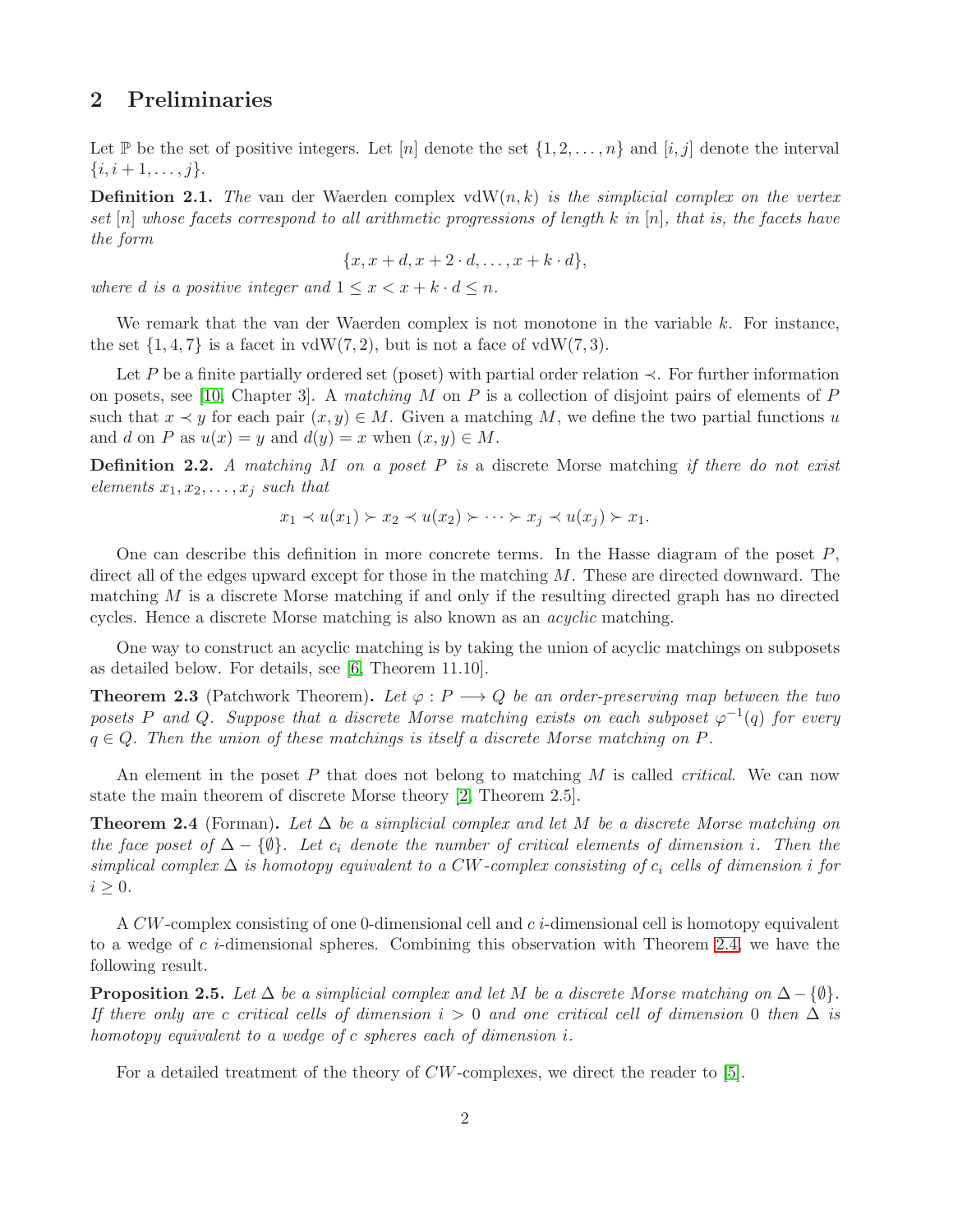# <span id="page-2-2"></span>3 A bound on the dimension of the homotopy type

We begin by studying a family of sets that we use as building blocks in order to understand the van der Waerden complex.

**Definition 3.1.** *Define*  $\Gamma(k)$  *to be the family of subsets given by* 

$$
\Gamma(k) = \{ F : \{ 0, k \} \subseteq F \subseteq [0, k], \, \gcd(F) = 1 \},
$$

*where*  $[0, k] = \{0, 1, \ldots, k\}$  *and*  $gcd(F)$  *denotes the greatest common divisor of the elements of* F.

In other words,  $\Gamma(k)$  is the family of all subsets containing the pair  $\{0, k\}$  and contained in the interval  $[0, k]$  such that the only arithmetic sequence from 0 to k containing this family is the entire interval [0, k]. Even though  $\Gamma(k)$  is not a simplicial complex, we refer to the sets in the collection  $\Gamma(k)$ as faces.

<span id="page-2-0"></span>**Lemma 3.2.** Let k be a positive integer which is not squarefree. Then the family  $\Gamma(k)$  has a discrete *Morse matching with no critical cells.*

*Proof.* Let s denote the product of all of the distinct primes dividing k. Since k is not squarefree, we have that  $s < k$ .

Let F be a face in  $\Gamma(k)$  such that  $s \notin F$ . Note that  $gcd(F \cup \{s\}) = gcd(1, s) = 1$ . Thus the union  $F \cup \{s\}$  also belongs to the family  $\Gamma(k)$ . Similarly, if we have a face F in  $\Gamma(k)$  such that  $s \in F$ , we claim that  $F - \{s\}$  is also a face of  $\Gamma(k)$ . Assume that the prime p divides  $gcd(F - \{s\})$ . It follows from  $k \in F - \{s\}$  that  $p|k$ . Since s is the squarefree part of k, the prime p also divides s. This yields the contradiction that p divides  $gcd(gcd(F - \{s\}), s) = gcd(F) = 1$ . Hence we conclude that the set difference  $F - \{s\}$  is also in the family  $\Gamma(k)$ , proving the claim.

Given a face F, match it with the symmetric difference  $F \Delta \{s\}$ . This defines an acyclic matching on  $\Gamma(k)$  with no critical cells, as claimed.  $\Box$ 

<span id="page-2-1"></span>Proposition 3.3. *Let* k *be a squarefree positive integer. There exists a discrete Morse matching on the family* Γ(k) *which has only one critical cell given by*

{0, k} ∪ {k/q : q|k *and* q *prime*}.

*Proof.* The proof is by induction on the number of prime factors of k. If there are no prime factors, that is,  $k = 1$ , then  $\Gamma(1)$  only consists of the set  $\{0, 1\}$  which is then the only critical cell.

Assume now that  $k$  has at least one prime factor  $p$ . We begin to create the matching as follows. Let F be a set such that  $k/p \notin F$  and  $gcd(F) = 1$ . Note that  $gcd(F) = 1$  implies that  $gcd(F \cup \{k/p\}) =$  $gcd(gcd(F), k/p) = 1$ . Hence the two sets F and  $F \cup \{k/p\}$  are faces of  $\Gamma(k)$ . Match these two faces. Note that among the elements that have been matched so far, there is no directed cycle.

The remaining unmatched faces are of the form  $F \cup \{k/p\}$  where  $k/p \notin F$ ,  $gcd(F) \neq 1$  and  $gcd(F \cup \{k/p\}) = 1$ . Observe that  $gcd(gcd(F), k/p) = 1$ . Since  $gcd(F)$  divides k, the only option for  $gcd(F)$  is the prime p. The unmatched faces are described by  $F \cup \{k/p\}$  where  $k/p \notin F$  and  $gcd(F) = p$ . Note these sets F are in bijection with faces in the family  $\Gamma(k/p)$  by sending F to the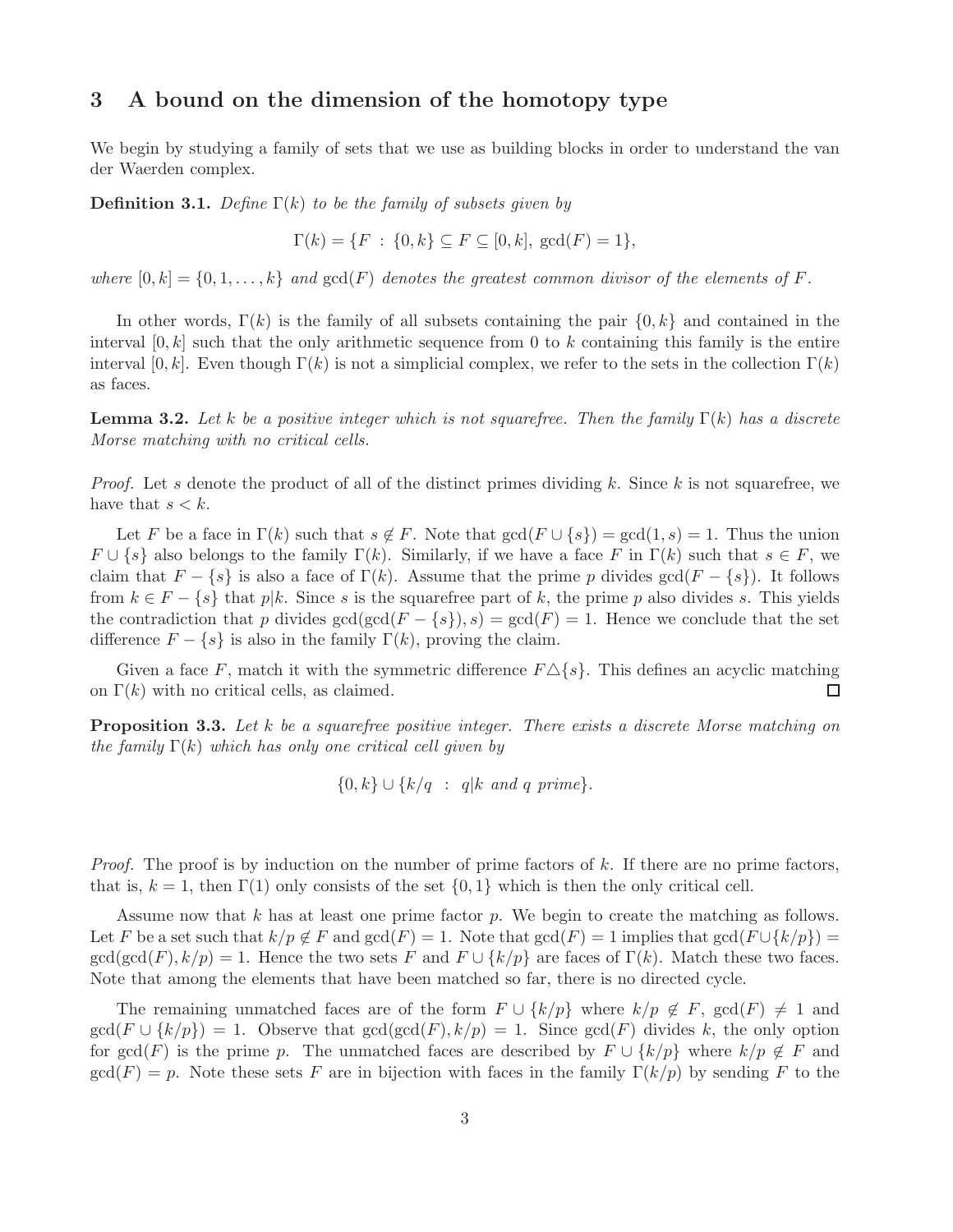set  $F/p = \{i/p : i \in F\}$ , that is, the faces of  $\Gamma(k)$  which have not yet been matched are the image of the map  $\varphi(G) = p \cdot G \cup \{k/p\}$  applied to the family  $\Gamma(k/p)$ .

By the induction hypothesis we can find a Morse matching for  $\Gamma(k/p)$  where the only critical cell is given by

 $C = \{0, k/p\} \cup \{k/pq : q|k/p \text{ and } q \text{ prime}\}.$ 

By applying the map  $\varphi$  to the Morse matching of  $\Gamma(k/p)$  we obtain a matching on the unmatched cells of  $\Gamma(k)$ . The only remaining unmatched cell is

$$
\varphi(C) = \{0, k\} \cup \{k/q \ : \ q|k/p \text{ and } q \text{ prime}\} \cup \{k/p\}.
$$

This is the claimed unmatched face.

By induction there are no directed cycles in the image  $\varphi(\Gamma(k/p))$ . Furthermore, since the image  $\varphi(\Gamma(k/p))$  lies in ranks which are less than that of the elements which were first matched, there can be no directed cycles between these two parts. Hence we conclude the matching constructed is a Morse matching. This completes the induction hypothesis and the proof.  $\Box$ 

As an application, the matching constructed in Lemma [3.2](#page-2-0) and Proposition [3.3](#page-2-1) yields a combinatorial identity for the number theoretic Möbius function. Recall for a positive integer  $k$  that the Möbius function is defined by

> $\mu(k) = \begin{cases} (-1)^r & \text{if } k \text{ is square-free and has } r \text{ prime factors,} \\ 0 & \text{if } k \text{ is square-free and has } r \end{cases}$ 0 if k is not square-free.

**Corollary 3.4.** For k a positive integer the Möbius function  $\mu(k)$  is given by

$$
\mu(k) = \sum_{F \in \Gamma(k)} (-1)^{|F|}.
$$

*Proof.* The matching of Lemma [3.2](#page-2-0) and Proposition [3.3](#page-2-1) yields a sign-reversing involution on the set  $\Gamma(k)$ . The only unmatched face  $F = \{0, k\} \cup \{k/q : q|k \text{ and } q \text{ prime}\}$  occurs when k is squarefree, and it satisfies

$$
(-1)^{|F|} = (-1)^{\# \text{ prime factors of } k} = \mu(k).
$$

For  $1 \leq x \leq y \leq n$ , define the set  $D(n, k, x, y)$  by

$$
D(n, k, x, y) = \{d \in \mathbb{P} : d|y - x \text{ and } \{x, x + d, \dots, y\} \in \text{vdW}(n, k)\}.
$$

The following inclusion holds.

<span id="page-3-0"></span>
$$
D(n,k,x,y) \subseteq \{d \in \mathbb{P} : d|y-x \text{ and } (y-x)/d \le k\}. \tag{3.1}
$$

In general this inclusion is not an equality since the right-hand side does not depend on  $n$ . The following example illustrates this phenomenon.

**Example 3.5.** Consider the case  $n = 7$  and  $k = 3$ . We have that  $\{1, 7\}$  is an edge in vdW(7, 3) since it is contained in the facet  $\{1, 3, 5, 7\}$ . In fact,  $D(7, 3, 1, 7) = \{2, 6\}$ , whereas the right-hand side of equation  $(3.1)$  is given by the set  $\{2,3,6\}$ .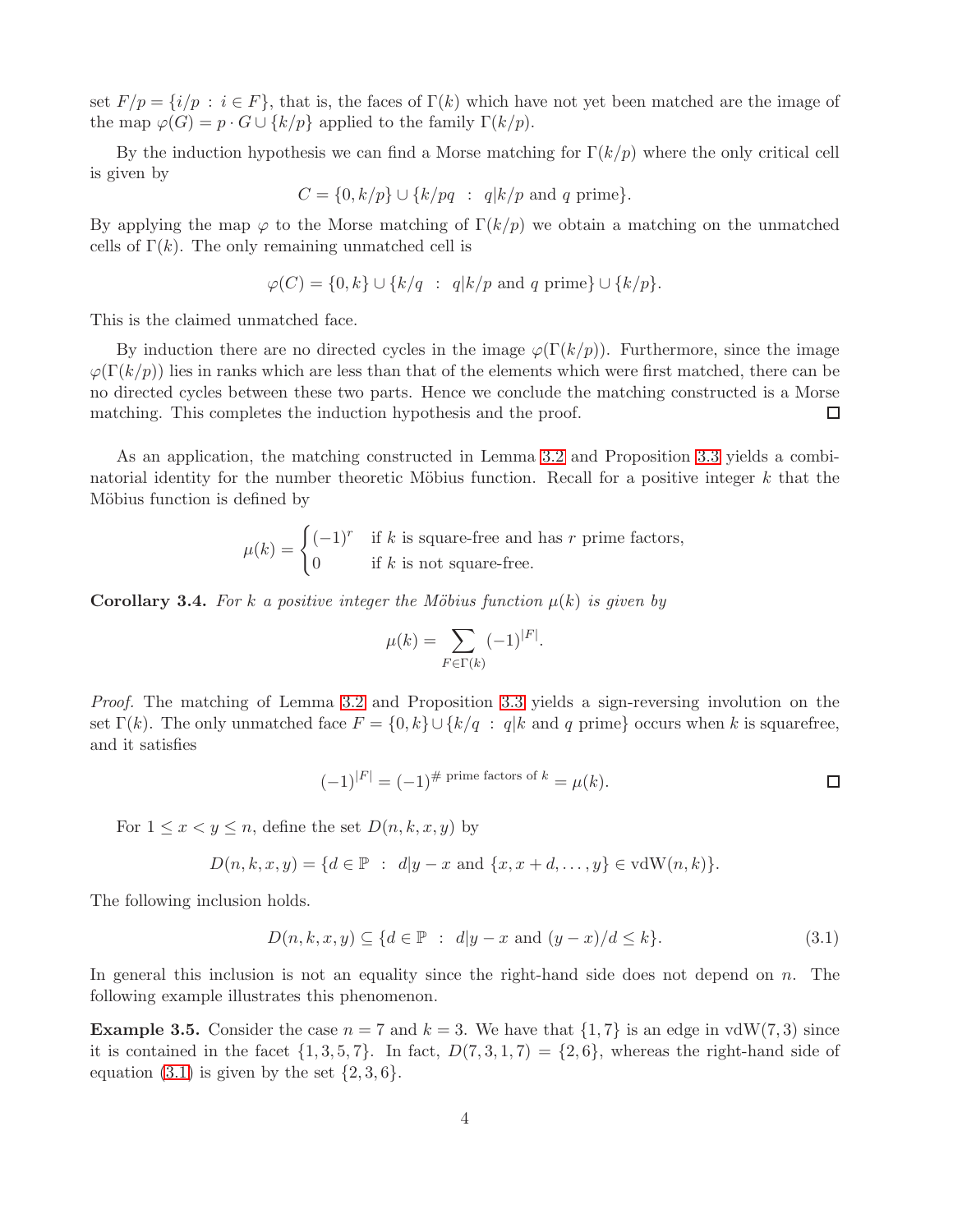The following notion will be useful in what follows.

**Definition 3.6.** For a finite non-empty set  $S = \{s_1 < s_2 < \cdots < s_j\}$  of positive integers, define the greatest common divisor after translation *as*

$$
gcdtr(S) = gcd(s_2 - s_1, s_3 - s_1, \ldots, s_j - s_1).
$$

Observe that gcdtr(S) is the largest divisor d of the difference  $\max(S)$ −min(S) for which {min(S), min(S)+  $d, \ldots, \max(S) - d, \max(S)$  is an arithmetic progression that contains S.

<span id="page-4-1"></span>Proposition 3.7. *The van der Waerden complex* vdW(n, k) *can be expressed as the disjoint union*

vdW(n,k) = {
$$
\emptyset
$$
, {1}, {2},..., {n}  $\bigcup_{\substack{1 \le x < y \le n \\ d \in D(n,k,x,y)}} (d \cdot \Gamma((y-x)/d) + x)$ 

*where*  $d \cdot \Gamma(j) + x$  *denotes the family*  $\{d \cdot F + x : F \in \Gamma(j)\}$  *and*  $d \cdot F + x$  *denotes the set*  $\{d \cdot i + x : i \in F\}$ *.* 

*Proof.* Let F be a face in  $vdW(n, k)$ . If the face has cardinality at most 1, then it belongs to the family  $\{\emptyset, \{1\}, \{2\}, \ldots, \{n\}\}\.$  Otherwise, it has cardinality at least 2. For such a face, let  $x = \min(F)$ ,  $y = \max(F)$  and  $d = \text{gcdtr}(F)$ . Note that the face F is a subset of  $d \cdot \Gamma((y-x)/d) + x$ . This yields the decomposition.  $\Box$ 

We now use the aforementioned acyclic matching to obtain bounds for the dimension of the cells of a  $CW$ -complex which is homotopy equivalent to the complex vdW $(n, k)$ . Our bounds are stated in terms of the *primorial function*  $\Pi(x)$ , which is defined as the product

$$
\Pi(x) = \prod_{p \le x} p,
$$

where p ranges over all primes less than or equal to x. Let  $p_i$  denote the *i*th prime. The product of the r first primes is then given by  $\Pi(p_r)$ .

<span id="page-4-0"></span>**Theorem 3.8.** Let n, k and r be positive integers such that  $k < \Pi(p_r)$ . Then the van der Waerden *complex*  $vdW(n, k)$  *is homotopy equivalent to a CW-complex whose cells have dimension at most* r.

*Proof.* The case  $k = 1$  follows directly from the fact that  $vdW(n, 1)$  is the complete graph  $K_n$ . Consider the case when  $k > 1$ . Define the poset Q by

$$
Q = \{(x, y, d) \in \mathbb{N}^3 : 1 \le x < y \le n, y - x \ge 2, d \in D(n, k, x, y)\} \cup \{\widehat{0}\},\
$$

with partial order defined by  $(x, y, d) \leq_Q (x', y', d')$  if  $x' \leq x < y \leq y'$  and  $d'|d$ ; and  $\hat{0} \leq_Q z$  for all  $z \in Q$ . We also define the map  $\varphi : \text{vdW}(n, k) - \{\emptyset\} \longrightarrow Q$  as

$$
\varphi(F) = \begin{cases} (\min(F), \max(F), \gcd(\text{tr}(F))) & \text{if } \max(F) - \min(F) \ge 2, \\ 0 & \text{otherwise.} \end{cases}
$$

Note that  $\varphi$  is order-preserving. Also, for  $(x, y, d) \in Q$ , the fiber  $\varphi^{-1}((x, y, d))$  is given by the family  $d \cdot \Gamma((y-x)/d) + x$ . Finally, the fiber  $\varphi^{-1}(\widehat{0})$  consists of singletons and the pairs  $\{i, i + 1\}$ , where  $1 \leq i < n$ .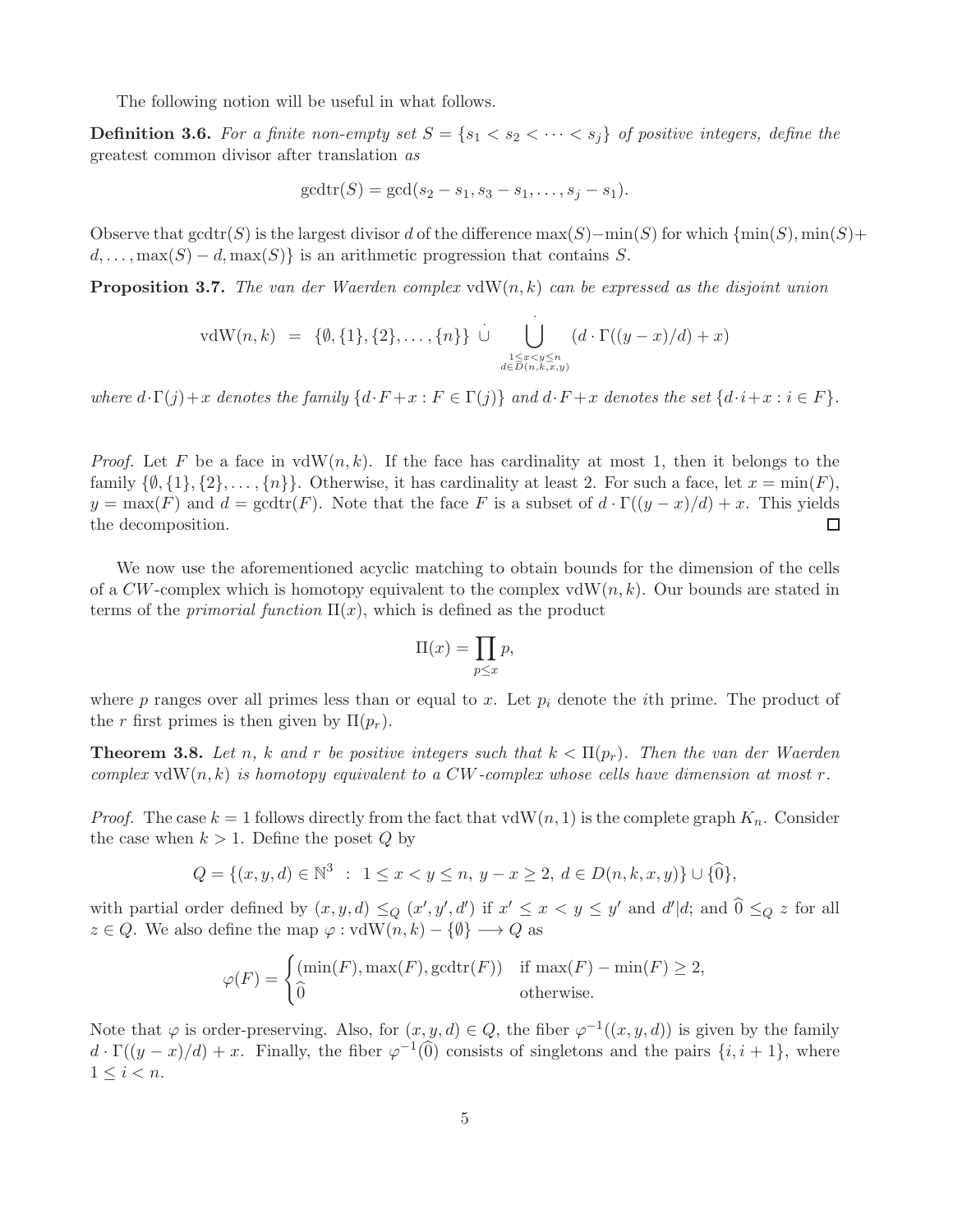The fibers of the map  $\varphi$  yield the decomposition of the complex vdW(n,k) in Proposition [3.7.](#page-4-1) Furthermore, the fiber  $\varphi^{-1}(0)$  has an acyclic matching, where the singleton  $\{i\}$  is matched with the pair  $\{i, i + 1\}$ . The other fibers each have an acyclic matching by Lemma [3.2](#page-2-0) and Proposition [3.3.](#page-2-1) Finally, we apply Theorem [2.3](#page-1-1) to conclude that the union of the aforementioned acyclic matchings is itself an acyclic matching on all of  $vdW(n, k)$ .

The singleton  $\{n\}$  is the only critical cell in the fiber  $\varphi^{-1}(0)$ . If  $(y-x)/d$  is not squarefree then there are no critical cells in the fiber  $\varphi^{-1}((x, y, d))$ . On the other hand, if  $(y - x)/d$  is squarefree then the fiber  $\varphi^{-1}((x, y, d))$  has exactly one critical cell with cardinality at most 2 plus the number of distinct primes factors of  $(y - x)/d$ . Since the inequality  $(y - x)/d \le k < \Pi(p_r)$  holds, the number of prime factors of  $(y-x)/d$  is at most  $r-1$ . Hence the size of the critical cells in our acyclic matching is at most  $r + 1$ , that is, their dimensions are at most r.  $\Box$ 

Corollary 3.9. If  $k < \Pi(p_r)$  then the ith reduced homology group  $\widetilde{H}_i(\text{vdW}(n,k))$  of the van der *Waerden complex vanishes for*  $i \geq r + 1$ *.* 

We end this section by considering the asymptotic behavior of  $r$  as  $k$  tends to infinity. Recall

<span id="page-5-2"></span>
$$
\lim_{r \to \infty} \frac{\log \Pi(p_r)}{r \cdot \log \log \Pi(p_r)} = 1;
$$
\n(3.2)

see the beginning of Section 22.10 in [\[4\]](#page-11-9) just before Theorem 430.

**Theorem 3.10.** Let  $r(k)$  be the unique positive integer r such that the inequalities  $\Pi(p_{r-1}) \leq k$ Π(pr) *hold. Then the following asymptotic result holds:*

$$
r(k) \sim \frac{\log k}{\log \log k}
$$

 $as k \longrightarrow \infty$ .

*Proof.* Note that the function  $\log x / \log \log x$  is increasing for  $x > e^e$ . Hence for sufficiently large k (take  $k \geq 30$ ) we have the two inequalities

$$
\frac{r-1}{r} \cdot \frac{\log \Pi(p_{r-1})}{(r-1) \cdot \log \log \Pi(p_{r-1})} \le \frac{\log k}{r \cdot \log \log k} < \frac{\log \Pi(p_r)}{r \cdot \log \log \Pi(p_r)},
$$

where  $r = r(k)$ . Note that  $r(k) \longrightarrow \infty$  as  $k \longrightarrow \infty$ . Hence by equation [\(3.2\)](#page-5-2) both the right-hand and left-hand sides of the above bound tend to 1 as  $k \rightarrow \infty$ . Thus the asymptotic follows by the squeeze  $\Box$ theorem.

We can now state an asymptotic version of our homotopy equivalence dimension bound.

<span id="page-5-0"></span>**Theorem 3.11.** The van der Waerden complex  $vdW(n, k)$  is homotopy equivalent to a CW-complex *whose cells have dimension asymptotically at most*  $\log k / \log \log k$ .

#### <span id="page-5-1"></span>4 Bounds for contractible complexes

Recall that for a prime p and integer s that  $p^r || s$  means that r is the largest power of p dividing s, that is,  $p^r | s$  but  $p^{r+1} \nmid s$ .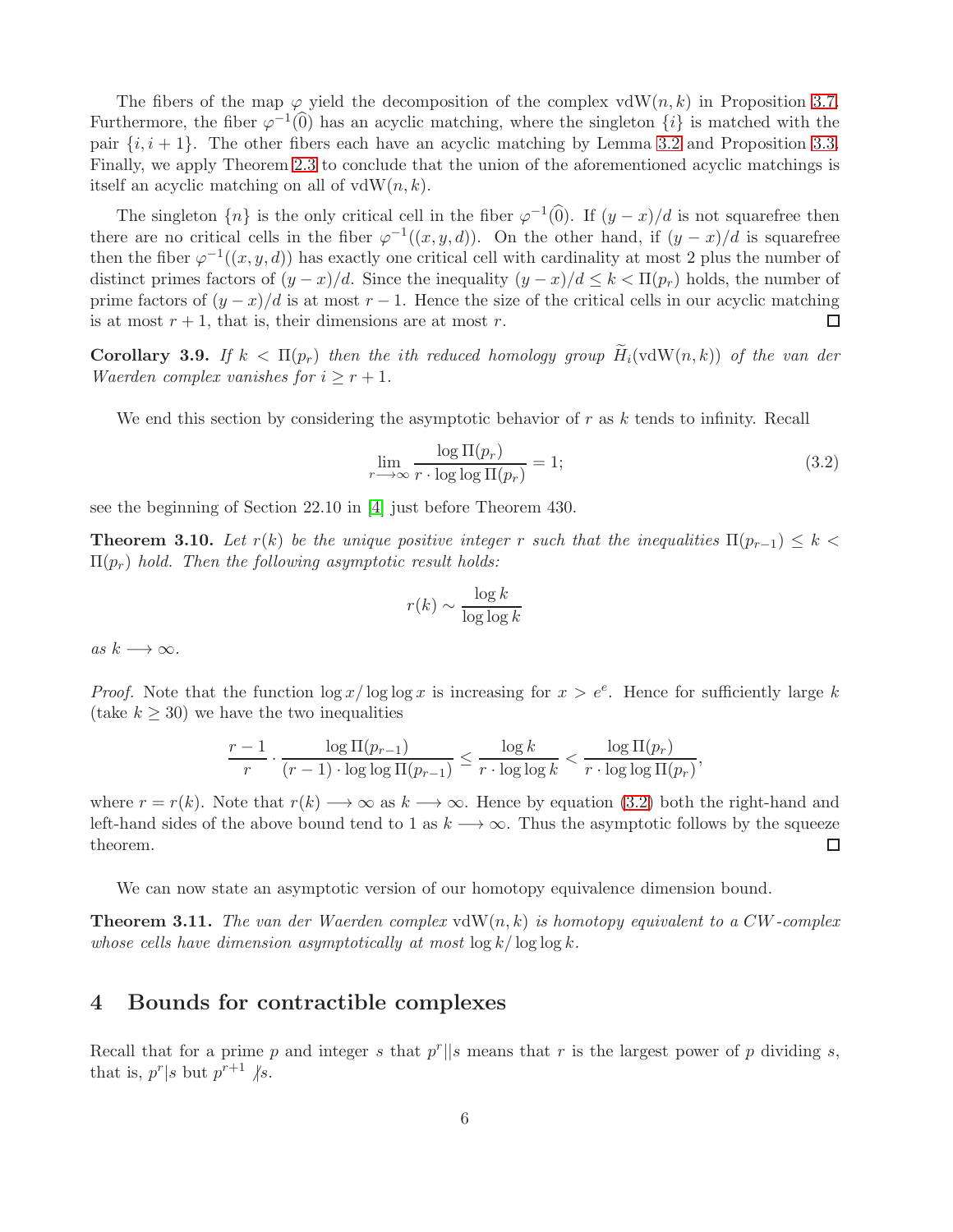<span id="page-6-0"></span>**Proposition 4.1.** For an integer  $a > 1$ , let  $L(a) = \text{lcm}(1, 2, ..., a)$ . Let p be a prime such that  $p^{\alpha}||L$ *for*  $\alpha \geq 1$ . Let k be an integer greater than or equal to  $L(a)/p^{\alpha-1}$ , and let n be an integer bounded by  $a \cdot k < n \leq (a+1) \cdot k$ . Then the van der Waerden complex vdW(n,k) is contractible.

*Proof.* Define the poset Q as

 $Q = \{ (x, y) \in \mathbb{N}^2 : 1 \le x < y \le n, y - x \ge 2 \} \cup \{ \widehat{0} \},\$ 

with the partial order relation given by  $(x, y) \leq_Q (x', y')$  if  $x' \leq x < y \leq y'$ , and  $\widehat{0} \leq_Q z$  for all  $z \in Q$ . We also define the map  $\varphi : \text{vdW}(n, k) - \{\emptyset\} \longrightarrow Q$  as

$$
\varphi(F) = \begin{cases} (\min(F), \max(F)) & \text{if } \max(F) - \min(F) \ge 2, \\ 0 & \text{otherwise.} \end{cases}
$$

Note that  $\varphi$  is order-preserving.

As in the proof of Theorem [3.8,](#page-4-0) the fiber  $\varphi^{-1}(0)$  consists of singletons and the pairs  $\{i, i+1\}$  such that  $1 \leq i < n$ . Again, we match the singleton  $\{i\}$  with the pair  $\{i, i+1\}$ , leaving us with the critical cell  $\{n\}.$ 

We will now describe a matching on the fiber  $\varphi^{-1}((x, y))$  for  $(x, y) \in Q$ . We have that  $\{x, y\}$  is an edge of vdW(n, k), and that  $y - x \ge 2$ . Note that all facets of vdW(n, k) have steps at most a, since for any  $b > a$  the difference between  $z + b \cdot k$  and z is greater than  $n - 1$ .

Let S be the set of steps of the facets containing the edge  $\{x, y\}$ , that is,

$$
S = \{d \in \mathbb{P} : \{x, y\} \subseteq \{z, z + d, \dots, z + k \cdot d\} \subseteq [n]\}.
$$

Note that S is a non-empty subset of [a]. Next let T be the set of minimal elements of S with respect to divisibility. We have that  $d|y-x|$  for all  $d \in T$ . Thus the least common multiple lcm(T) also divides  $y - x$ . Also note that  $\text{lcm}(T) \leq \text{lcm}(S) \leq L(a) \leq p^{\alpha - 1} \cdot k$ .

We claim that  $y - x \neq \text{lcm}(T)$ . To reach a contradiction, suppose that  $y - x = \text{lcm}(T)$ . Note that  $1 \notin T$ , since if the element 1 did belong to T, the set T would be the singleton  $\{1\}$ , implying that  $y - x = \text{lcm}(T) = 1$ , which contradicts  $y - x \ge 2$ . Factor  $L(a)$  as  $p^{\alpha} \cdot c$  where c is not divisible by p. Assume now that  $y - x$  factors as  $p^{\beta} \cdot c'$  such that p does not divide c'. Since  $y - x = \text{lcm}(T)$ divides  $L(a)$ , we have that  $c'|c$  and  $\beta \leq \alpha$ . We have two cases to consider.

The first case is  $\beta \leq 1$ . We have the following string of inequalities:

$$
y - x = p^{\beta} \cdot c' \le p^{\beta} \cdot c \le p \cdot c = \frac{L(a)}{p^{\alpha - 1}} \le k.
$$

This shows that the edge  $\{x, y\}$  is contained in an edge of step 1, yielding the contradiction  $1 \in T$ .

The second case is  $\beta \geq 2$ . We then have

$$
y - x = p^{\beta} \cdot c' \leq p^{\beta} \cdot c = p^{\beta} \cdot \frac{L(a)}{p^{\alpha}} = p^{\beta - 1} \cdot \frac{L(a)}{p^{\alpha - 1}} \leq p^{\beta - 1} \cdot k.
$$

We now claim that there is a facet with step  $p^{\beta-1}$  that contains the edge  $\{x, y\}$ . Since  $p^{\alpha}$  divides  $L(a)$ , we have the inequality  $p^{\alpha} \leq a$ . We have the following string of inequalities.

$$
(k+1) \cdot p^{\beta-1} = k \cdot p^{\beta-1} + p^{\beta-1} \le k \cdot p^{\beta-1} + k \cdot (p-1) \cdot p^{\beta-1}
$$

$$
= k \cdot p^{\beta} \le k \cdot p^{\alpha} \le k \cdot a < n.
$$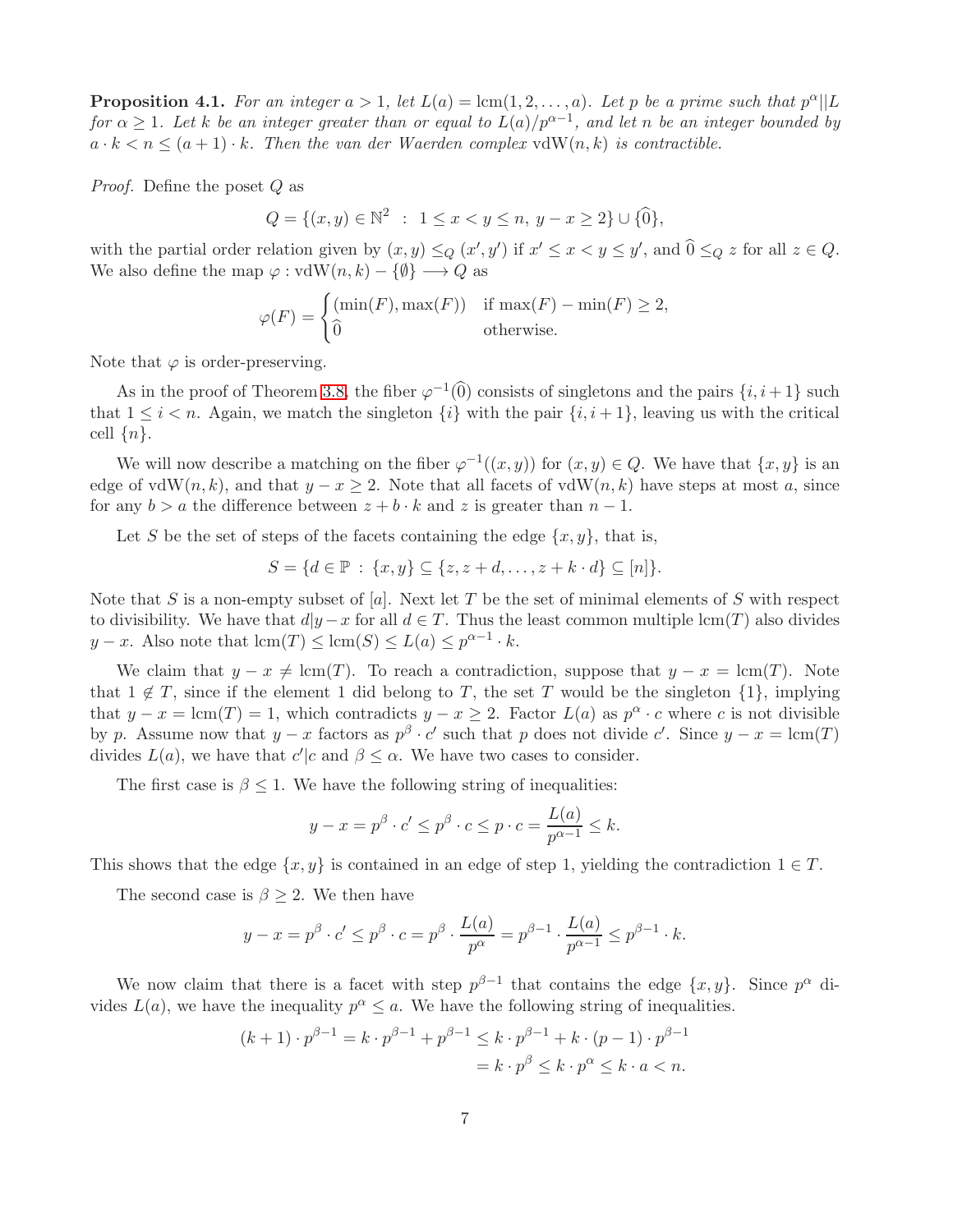Hence the arithmetic sequence  $F = \{p^{\beta-1}, 2 \cdot p^{\beta-1}, \ldots, (k+1) \cdot p^{\beta-1}\},\$  which has step size  $p^{\beta-1}$  and length k, is contained in the vertex set [n], that is, F is indeed a facet. By shifting this facet F, we obtain all the facets of step  $p^{\beta-1}$ :

 $F - (p^{\beta-1} - 1), F - (p^{\beta-1} - 2), \ldots, F, \ldots, F + (n - (k+1) \cdot p^{\beta-1}).$ 

Since  $p^{\beta-1}$  divides  $y-x$  and  $y-x \leq k \cdot p^{\beta-1}$ , one of the above facets contains the edge  $\{x, y\}$ , proving the claim.

Hence the element  $p^{\beta-1}$  belongs to S. Either  $p^{\beta-1}$  is a minimal element of S or it is not. Let  $p^{\gamma}$ be an element of T that is less than or equal to  $p^{\beta-1}$  in the divisor order, that is,  $\gamma \leq \beta - 1$ . Consider another element t in T, that is,  $t \neq p^{\gamma}$ . We have that  $p^{\delta} || t$  implies that  $\delta < \gamma$ . Hence  $p^{\gamma}$  is the largest p-power that divides  $\text{lcm}(T)$ . Since  $\gamma \leq \beta - 1 < \beta$ , this contradicts the fact that  $p^{\beta}$  is the smallest power of p dividing  $\text{lcm}(T) = y - x$ .

This proves our claim. Thus we conclude that  $lcm(T) < y - x$ .

We now continue to construct our matching on the fiber  $\varphi^{-1}((x, y))$  as follows. For a face  $F \in$ vdW(n, k) such that  $\varphi(F) = (x, y)$ , we match F with the symmetric difference  $F \Delta \{x + \text{lcm}(T)\}\$ . This is well-defined because if the sum  $x + \text{lcm}(T)$  does not belong to the face F, then  $F \cup \{x + \text{lcm}(T)\}\$ is also a face of the complex. Note that this matching on the fiber  $\varphi^{-1}((x, y))$  is acyclic and has no critical cells.

Finally, we apply Theorem [2.3](#page-1-1) to conclude that the union of the aforementioned acyclic matchings is an acyclic matching on  $vdW(n, k)$  with the unique critical cell  $\{n\}$ . It follows that the complex  $vdW(n, k)$  is contractible.  $\Box$ 

Directly we have the following result.

<span id="page-7-1"></span>**Proposition 4.2.** Let  $a > 1$  be an integer, and define  $L(a)$  as in Proposition [4.1.](#page-6-0) Let  $p_1^{\alpha_1} \cdot p_2^{\alpha_2} \cdots p_m^{\alpha_m}$ *be the prime factorization of*  $L(a)$ *. Let*  $M(a)$  *be the maximum of the set* 

$$
\left\{p_1^{\alpha_1-1}, p_2^{\alpha_2-1}, \ldots, p_m^{\alpha_m-1}\right\}.
$$

Let k be an integer greater than or equal to  $L(a)/M(a)$ , and let n be an integer bounded by  $a \cdot k < n \leq$  $(a + 1) \cdot k$ . Then the van der Waerden complex vdW $(n, k)$  is contractible.

*Remark.* The prime p in  $M(a) = p^{\alpha-1}$  must be 2 or 3. To see this, suppose that  $p \ge 5$ . Since  $2^2 < p$ , we have that  $p^{\alpha-1} < 2^{\beta-1} < 2^{\beta} < p^{\alpha}$ , so there are at least two 2-powers between  $p^{\alpha-1}$  and  $p^{\alpha}$ . Note that  $2^{\beta} < p^{\alpha} \le a$ . Hence the maximum  $M(a)$  cannot be given by  $p^{\alpha-1}$ .

<span id="page-7-0"></span>Lemma 4.3. *View* L *and* M *in the previous proposition as functions in the variable* a*. Then the quotient* L/M *is a weakly increasing function in* a*.*

*Proof.* First consider when a is not a prime power. We have  $L(a-1) = L(a)$  and hence  $M(a-1) =$  $M(a)$ . Thus the two quotients  $L(a-1)/M(a-1)$  and  $L(a)/M(a)$  are equal.

Next assume that a is the prime power  $p^{\alpha}$ . Then  $L(a)$  increases by a factor of p, that is,  $L(a)$  =  $p \cdot L(a-1)$ . If  $M(a-1) = M(a)$  then  $L(a)/M(a) = p \cdot L(a-1)/M(a-1) \geq L(a-1)/M(a-1)$ . On the other hand, if  $M(a) \neq M(a - 1)$  then we have that  $M(a) = p^{\alpha-1}$ . Note now that  $M(a - 1) \geq p^{\alpha-2}$ . We thus have

$$
\frac{L(a-1)}{M(a-1)} = \frac{p \cdot L(a-1)}{p \cdot M(a-1)} \le \frac{L(a)}{p \cdot p^{\alpha-2}} = \frac{L(a)}{M(a)}.
$$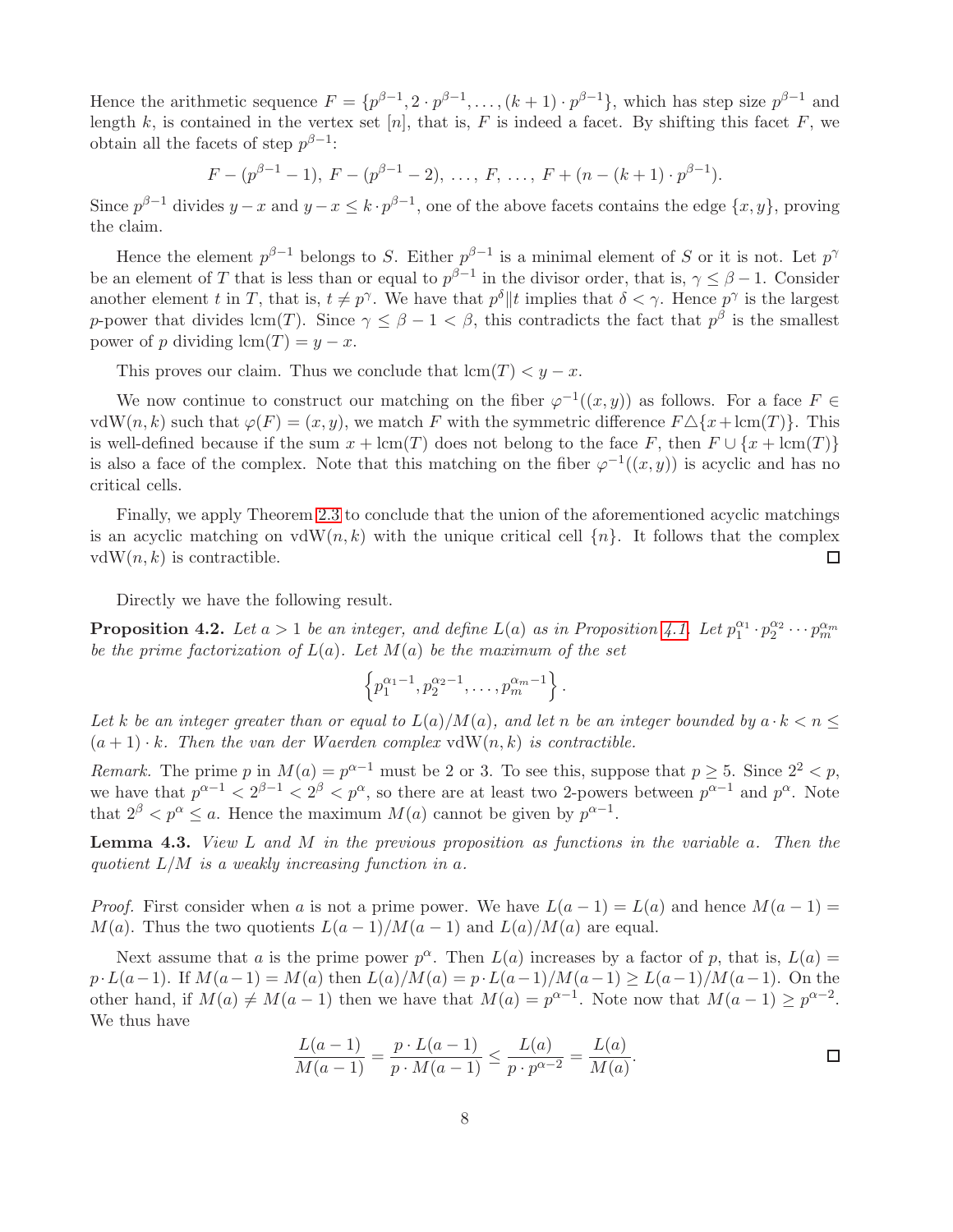Using Lemma [4.3,](#page-7-0) we now remove the lower bound  $a \cdot k$  on n.

<span id="page-8-0"></span>**Theorem 4.4.** For an integer  $a > 1$ , let  $L(a)$  and  $M(a)$  be as in Proposition [4.2.](#page-7-1) Let k be an *integer greater than or equal to the quotient* L(a)/M(a)*, and let* n *be a positive integer bounded by*  $n \leq (a+1) \cdot k$ . Then the van der Waerden complex vdW(n, k) is contractible.

*Proof.* Let  $b \le a$  be a positive integer such that  $b \cdot k < n \le (b+1) \cdot k$ . By Lemma [4.3](#page-7-0) we have that  $L(b)/M(b) \leq L(a)/M(a) \leq k$ . Hence applying Proposition [4.2](#page-7-1) with the parameter b implies that  $\Box$  $vdW(n, k)$  is contractible.

*Remark.* If  $a + 1$  is not a prime power, then the statement of Theorem [4.4](#page-8-0) can be sharpened by increasing a by 1, because we have that  $L(a) = \text{lcm}(1, 2, \ldots, a) = \text{lcm}(1, 2, \ldots, a + 1)$ . Hence in this case we have that the complex vdW(n, k) is contractible for  $k \ge L(a)/M(a)$  and  $n \le (a+2)k$ .

We have the following lower and upper bounds on  $M(a)$ .

**Lemma 4.5.** For an integer  $a > 1$ , let  $M(a)$  be defined as in Proposition [4.2.](#page-7-1) Then we have that

$$
a/4 < M(a) \le a/2.
$$

*Proof.* Assume that  $M(a) = p^{\alpha-1}$  where p is a prime and  $\alpha > 0$ . We have that  $p^{\alpha} \leq a$  and hence  $M(a) = p^{\alpha-1} \leq p^{\alpha}/2 \leq a/2$ . As for the lower bound, let  $\beta \geq 0$  satisfy  $2^{\beta} \leq a < 2^{\beta+1}$ . Then we have  $a/4 < 2^{\beta - 1} \le M(a)$ .

#### <span id="page-8-2"></span>5 Examples

For the sake of illustration, in this section we discuss the topology of the family of van der Waerden complexes vdW(5k, k) for  $k \geq 1$ .

Let  $L(a)$  and  $M(a)$  be defined as in Proposition [4.2.](#page-7-1) Then  $L(4) = 12 = 2^2 \cdot 3$  and accordingly  $M(4) = 2$ . Applying Theorem [4.4](#page-8-0) for  $a = 4$  we conclude the complex vdW(5k, k) is contractible for all  $k \ge L(4)/M(4) = 6$ . In fact, when  $k \ge 6$  the van der Waerden complex vdW $(n, k)$  is contractible for all positive integers  $n \leq 5k$ .

The remaining van der Waerden complexes in the family, namely  $vdW(5, 1)$  through  $vdW(25, 5)$ , are not contractible. For instance, the complex  $vdW(5, 1)$  is the complete graph  $K_5$  which is homotopy equivalent to a wedge of  $\binom{4}{2}$  $\binom{4}{2}$  = 6 circles. To determine the homotopy equivalence of the other four van der Waerden complexes, we construct on each complex an acyclic matching with a minimal number of critical cells.

<span id="page-8-1"></span>**Example 5.1.** The complex vdW(10, 2) has a discrete Morse matching with the critical cells  $\{10\}$ and  $\{x, x+3\}$  for  $1 \le x \le 7$ . Thus this complex is homotopy equivalent to a wedge of seven circles.

*Proof.* On the face poset of vdW(10, 2) – { $\emptyset$ }, match the singleton  $\{x\}$  with  $\{x, x + 1\}$  for  $1 \le x \le 9$ . Furthermore, match  $\{x, x + 2d\}$  with  $\{x, x + d, x + 2d\}$  for  $1 \le x < x + 2d \le 10$ . It is straightforward to see that this matching is acyclic and the critical cells have the form  $\{x, x + 3\}$  for  $1 \le x \le 7$ . The homotopy result follows from Proposition [2.5.](#page-1-2)  $\Box$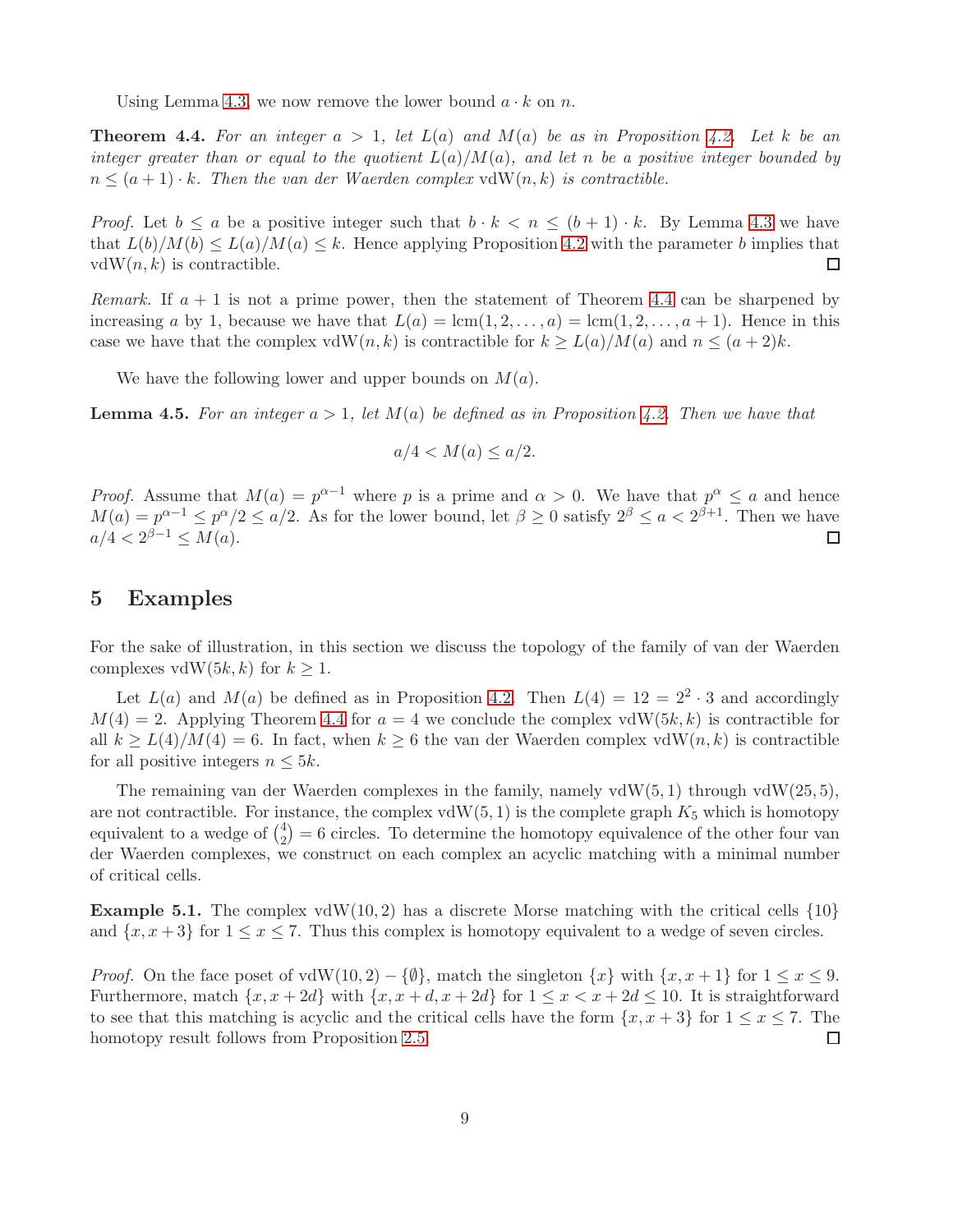| vdW(5k, k) | homotopy type     |
|------------|-------------------|
| vdW(5,1)   | $(S^1)^{\vee 6}$  |
| vdW(10,2)  | $(S^1)^{\vee 7}$  |
| vdW(15,3)  | $(S^2)^{\vee 9}$  |
| vdW(20,4)  | $(S^2)^{\vee 22}$ |
| vdW(25,5)  | $(S^2)^{\vee 32}$ |

Table 1: The homotopy types for  $vdW(5k, k)$  such that  $1 \leq k \leq 5$ . By Theorem [4.4](#page-8-0) the complex vdW(5k, k) is contractible for  $k \geq 6$ .

Let Q and  $\varphi : \text{vdW}(n, k) - \{\emptyset\} \longrightarrow Q$  be the poset and the order-preserving map which appear in the beginning of the proof of Proposition [4.1.](#page-6-0) We will use them in Examples [5.2](#page-9-0) through [5.4.](#page-10-0)

<span id="page-9-0"></span>**Example 5.2.** The complex vdW(15,3) has a discrete Morse matching with the critical cells  $\{15\}$ and  $\{x, x+3, x+6\}$  for  $1 \le x \le 9$ . Hence this complex is homotopy equivalent to a wedge of nine 2-dimensional spheres.

*Proof.* For a non-empty face  $F \in \text{vdW}(15, 3)$ , the difference  $\max(F) - \min(F)$  takes one of the following values: 0, 1, 2, 3, 4, 6, 8, 9 and 12. Consider the following matching.

- 1. If the difference  $\max(F) \min(F) \in \{0, 1, 2, 4, 8\}$ , we match the face F in the same manner as in Example [5.1.](#page-8-1) This leaves {15} as a critical cell.
- 2. If  $1 \leq x < x + 3d \leq n$ , we match the face F in the fiber  $\varphi^{-1}((x, x + 3d))$  with the symmetric difference  $F \Delta \{x + d\}$ . Note that when the difference is 6, this leaves the critical cells  $\{x, x + d\}$ 3,  $x + 6$ } for  $1 \le x \le 9 = n - 6$ .

Observe that all of these matchings stay inside the corresponding fiber of the poset map  $\varphi$  and are acyclic in each fiber. Hence by Theorem [2.3](#page-1-1) their union is an acyclic matching. The critical cells are  $\{15\}$  and  $\{x, x + 3, x + 6\}$  for  $1 \leq x \leq 9$ . It follows from Proposition [2.5](#page-1-2) that vdW(15,3) is homotopy equivalent to a wedge of nine spheres.  $\Box$ 

<span id="page-9-1"></span>**Example 5.3.** The complex vdW(20,4) has a discrete Morse matching with the critical cells  $\{20\}$ ,  $\{x, x+3, x+6\}$  for  $1 \leq x \leq 14$  and  $\{x, x+4, x+12\}$  for  $1 \leq x \leq 8$ . Hence this complex is homotopy equivalent to a wedge of 22 2-dimensional spheres.

*Proof.* Now we have that for a non-empty face  $F \in \text{vdW}(20, 4)$ , the difference  $\max(F) - \min(F) \in$  $\{0, 1, 2, 3, 4, 6, 8, 9, 12, 16\}.$ 

- 1. When  $\max(F) \min(F) \in \{0, 1, 2, 3, 6, 9\}$ , we match in the same manner as in Example [5.2.](#page-9-0) above. This leaves one zero-dimensional critical cell {20} and 14 two-dimensional critical cells of the form  $\{x, x + 3, x + 6\}$  for  $1 \le x \le 14$ .
- 2. For  $1 \leq x \leq 16$ , match each face F in the fiber  $\varphi^{-1}((x, x+4))$  with the symmetric difference  $F\triangle\{x+2\}.$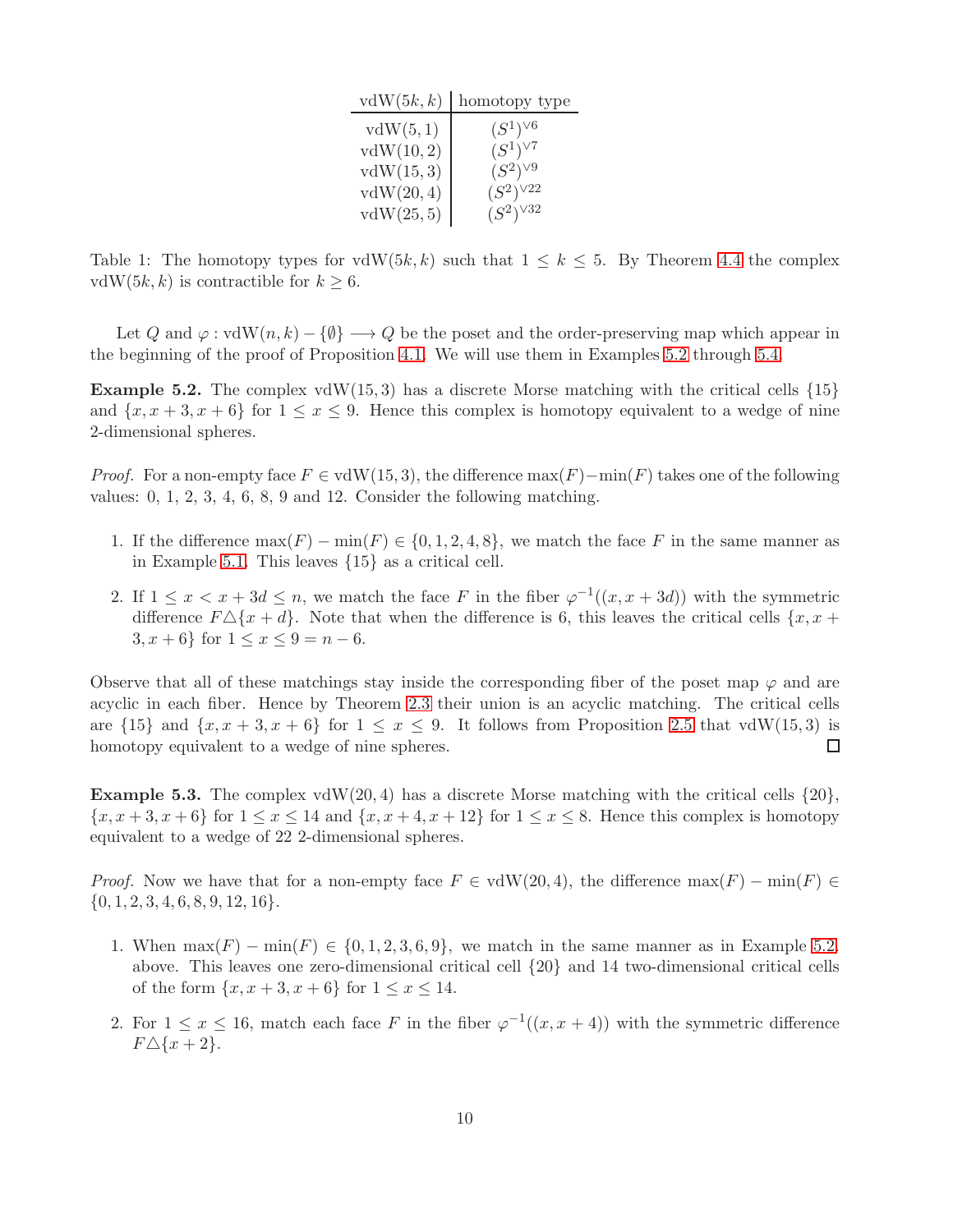- 3. For  $1 \leq x \leq 12$ , match each face F in the fiber  $\varphi^{-1}((x, x+8))$  with the symmetric difference  $F\Delta\{x+4\}.$
- 4. For  $1 \leq x \leq 8$  and  $F \in \varphi^{-1}((x, x + 12))$ , there are three cases to consider. If  $F \triangle \{x +$  $6$   $\in$  vdW(20, 4), then we match F with the symmetric difference  $F\Delta\{x+6\}$ . The remaining cases are when F is one of the following three faces:  $\{x, x + 4, x + 12\}$ ,  $\{x, x + 8, x + 12\}$  or  ${x, x+4, x+8, x+12}$ . We proceed by matching the last two faces and leaving  ${x, x+4, x+12}$ as a critical face, for  $1 \leq x \leq 8$ .
- 5. For  $1 \le x \le 4$ , we match each face  $F \in \varphi^{-1}((x, x+16))$  with the symmetric difference  $F \triangle \{x+8\}$ .

The result follows by the same reasoning as the end of Example [5.2.](#page-9-0)

<span id="page-10-0"></span>**Example 5.4.** The complex vdW(25,5) has a discrete Morse matching with the critical cells  $\{25\}$ ,  $\{x, x+3, x+6\}$  for  $1 \le x \le 19$  and  $\{x, x+4, x+12\}$  for  $1 \le x \le 13$ . Hence this complex is homotopy equivalent to a wedge of 32 2-dimensional spheres.

*Proof.* Note that for a non-empty face F we have that the difference  $max(F) - min(F)$  belongs to the set {0, 1, 2, 3, 4, 5, 6, 8, 9, 10, 11, 12, 15, 16, 20}. Consider the following matching:

- 1. When the difference  $\max(F) \min(F) \in \{0, 1, 2, 3, 4, 6, 8, 9, 12, 16\}$ , we match as in Example [5.3.](#page-9-1) This leaves the critical cells  $\{25\}$ ,  $\{x, x+3, x+6\}$  for  $1 \leq x \leq 19$  and  $\{x, x+4, x+12\}$  for  $1 \leq x \leq 13.$
- 2. For  $1 \le x < x + 5d \le 25$  (which implies  $1 \le d \le 4$ ), match the face  $F \in \varphi^{-1}((x, x + 5d))$  with the symmetric difference  $F \Delta \{x + d\}.$

The same reasoning as in the previous examples yields the result.

Note that since 3 and 5 are prime, it was easier to describe the matchings for the complexes  $vdW(15, 3)$  and  $vdW(25, 5)$ .

### 6 Concluding remarks

Some natural questions arise concerning the topology of the van der Waerden complex. If  $vdW(n, k)$ is noncontractible, is it always homotopy equivalent to a wedge of spheres? There is some evidence for this in the examples described in Section [5.](#page-8-2) One possible way to prove such a result would be to construct an acyclic matching that satisfies Kozlov's alternating-path condition [\[7\]](#page-11-10).

When the complex  $vdW(n, k)$  is noncontractible, can one predict its Betti numbers or say something nontrivial about their behavior with respect to n or  $k$ ? Moreover, do sequences of these Betti numbers have an underlying connection to other mathematical structures, including number-theoretic ones?

What is the error term in the asymptotic bound  $\log k / \log \log k$  for the dimension of the homotopy type in Theorem [3.11?](#page-5-0) Given that the Prime Number Theorem is fundamentally encoded into this asymptotic via the primorial function, it is conceivable that a successful analysis in this direction

 $\Box$ 

 $\Box$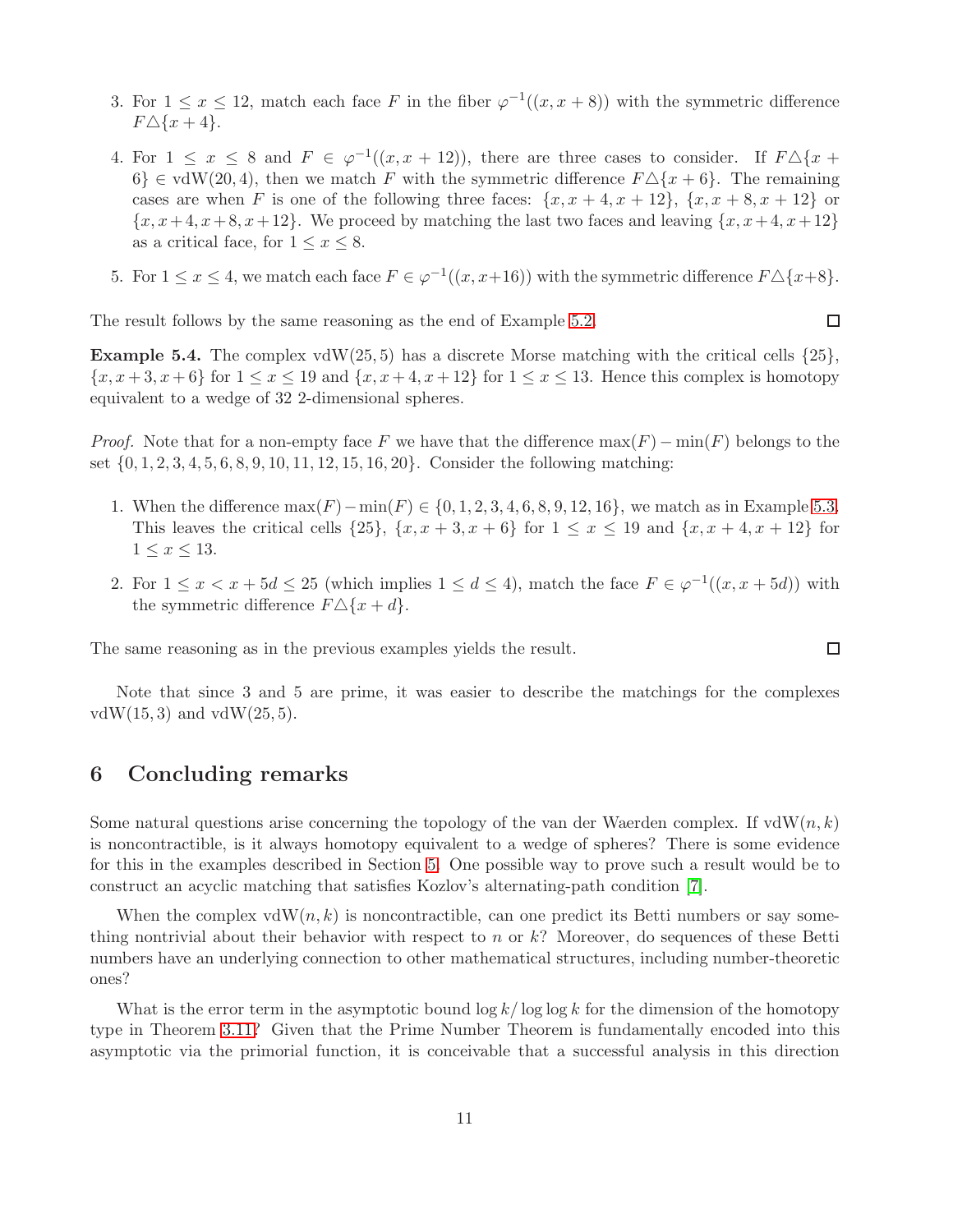may yield a statement about the homotopy dimension bound of  $vdW(n, k)$  that is equivalent to the Riemann Hypothesis.

Are Theorems [3.8](#page-4-0) and [4.4](#page-8-0) provably the tightest possible general bounds for the dimension (with respect to k) and for contractibility (with respect to  $n/k$ ). Can one generalize Theorem [4.4](#page-8-0) to a bound on the dimension of the homotopy type of  $vdW(n, k)$  with respect to both n and k, as opposed to just  $k$ , as in Theorem [3.8?](#page-4-0)

# Acknowledgments

The authors thank Nigel Pitt for discussions related to asymptotics in Section [3.](#page-2-2) The authors also thank the referee for providing the references [\[1,](#page-11-0) [8,](#page-11-1) [9\]](#page-11-2). The first author was partially supported by National Security Agency grant H98230-13-1-0280. This work was partially supported by a grant from the Simons Foundation (#206001 to Margaret Readdy). The first and fourth authors thank the Princeton University Mathematics Department where this work was initiated.

# <span id="page-11-0"></span>References

- <span id="page-11-7"></span>[1] A. BJÖRNER, A cell complex in number theory,  $Adv.$  in Appl. Math. 46 (2011), 71–85.
- <span id="page-11-4"></span>[2] R. Forman, A user's guide to discrete Morse theory, *S´em. Lothar. Combin.* 48 (2002), Article B48c.
- <span id="page-11-9"></span>[3] T. Gowers, A new proof of Szemerédi's theorem, *Geom. Funct. Anal.* **11** (2001), 465–588.
- [4] G. H. Hardy and E. M. Wright, An Introduction to the Theory of Numbers, Sixth edition. Revised by D. R. Heath-Brown and J. H. Silverman. With a foreword by Andrew Wiles. Oxford University Press, Oxford, 2008.
- <span id="page-11-8"></span><span id="page-11-6"></span>[5] A. HATCHER, Algebraic Topology, Cambridge University Press, Cambridge, 2002.
- <span id="page-11-10"></span>[6] D. N. Kozlov, Combinatorial Algebraic Topology, Springer-Verlag, New York, 2008.
- <span id="page-11-1"></span>[7] D. N. KOZLOV, Discrete Morse theory and Hopf bundles, *Pacific J. Math.* **249** (2011), 371-376.
- [8] G. Musiker and V. Reiner, The cyclotomic polynomial topologically, *J. Reine Angew. Math* 687 (2014), 113–132.
- <span id="page-11-2"></span>[9] J. Pakianathan and T. Winfree, Threshold complexes and connections to number theory, *Turkish J. Math.* 37 (2013), 511–539.
- <span id="page-11-5"></span>[10] R. P. Stanley, Enumerative Combinatorics, Vol. I, 2nd edition, Cambridge Studies in Advanced Mathematics (No. 49), Cambridge University Press, Cambridge, 2012.
- <span id="page-11-3"></span>[11] B. L. van der Waerden, Beweis einer Baudetschen Vermutung, *Nieuw. Arch. Wisk.* 15 (1927), 212–216.